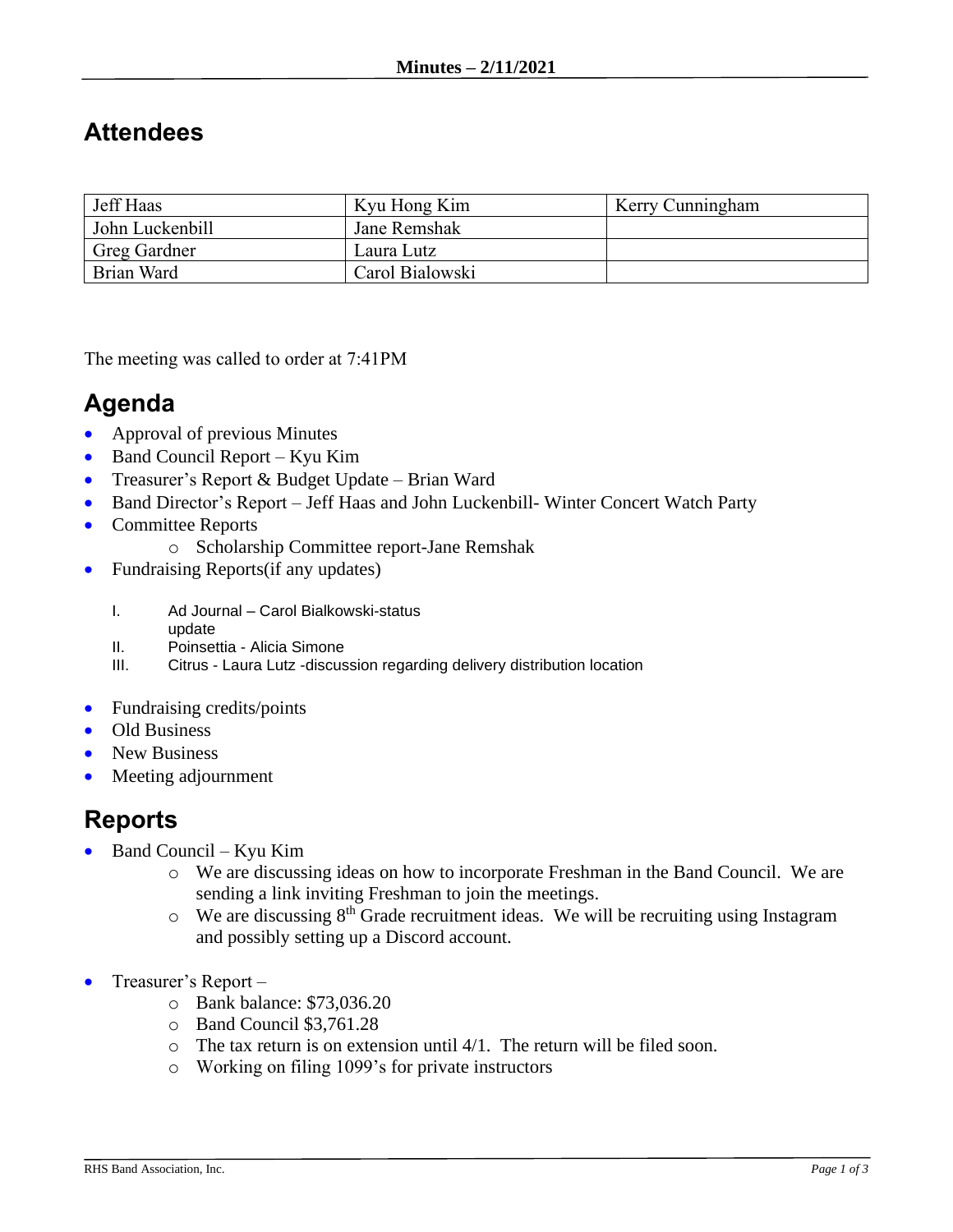- Band Directors' Report Jeff Haas and John Luckenbill
	- o Concert Watch Party was moved to the end of February.
	- o We had a successful Citrus Sale Blitz Day. We had \$3,000 of sales, the day of the sweepstakes.
	- $\circ$  We are trying to encourage interest in areas of the band program that we are lacking instrumentation. Specifically, Tuba, Oboe, Bassoon, Trombone and Percussion. We are considering offering an incentive of private lessons to students that switch to those instruments.
	- $\circ$  All 8<sup>th</sup> graders have submitted their assessments.
	- o We will be having a Clinic with Patrick Burns over Zoom.
- Marching Band Report John Luckenbill
	- o The Friends of Music Annual Fundraising Concert is February 19th. John and Jeff are performing.
	- $\circ$  We are hosting a Day of Brass for  $5<sup>th</sup>$ -12<sup>th</sup> graders to increase interest in the middle school and  $5<sup>th</sup>$  grade.
	- o We are starting preliminary planning for the Fall Marching Band season. US Bands will be releasing a schedule next week.
	- o Vera Witte was announced as Marching Band Field Captain
	- o Longtime Football Coach Johnson will be returning next year. There are 5 home games on the calendar.
	- o Six students are participating in Winter Guard. They will be competing in Virtual US bands. They are submitting creative videos instead of a typical winter guard show.
- Scholarship Committee-Jane Remshak will be the Chair for the Scholarship Committee. Applications will be posted in March.
- Fund Raising Report
- Ad Journal -Carol Bialkowski, Ad Journal Chair
	- o Carol will be working on the Mini Ad Journal for the Citrus Sale. It will need to be sent to the printer by February 22nd for the March 6th delivery day.
- Citrus Sale-Laura Lutz
	- $\circ$  On line selling is going well. We have a goal of \$43k and we are at \$31k. We are asking parents to post on Facebook and send text messages to generate more sales.
	- $\circ$  Saturday, February 27<sup>th</sup> we will distribute the contact lists at the High School parking lot
	- o We will reserve the church for delivery day March 6th
- Fundraising credits/points-tabled
- New Business-none
- Old Business-none
- Please note: The Planned meetings are the  $2<sup>nd</sup>$  Thursday of the month at 7:30 pm